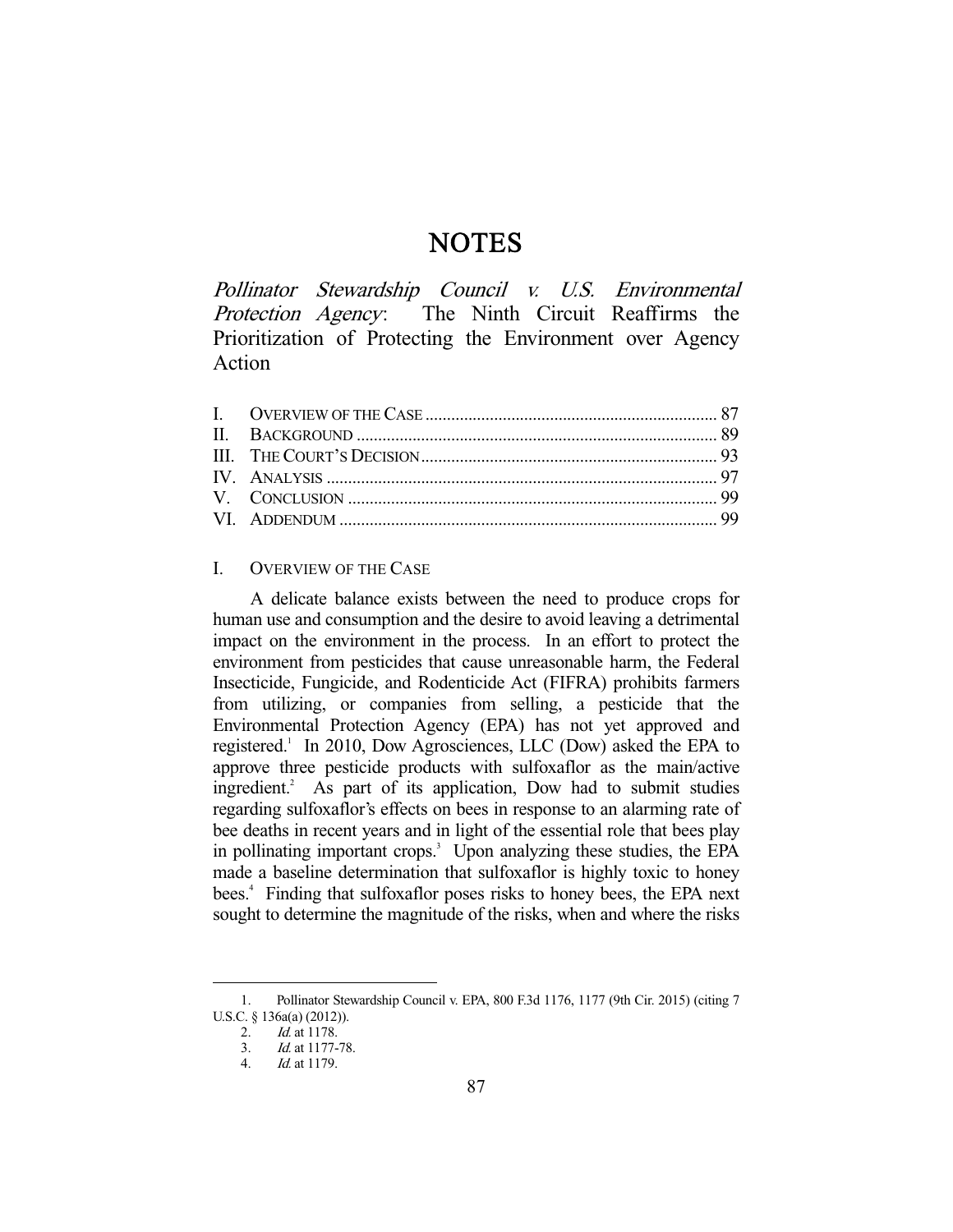occur, and the effects of sulfoxaflor on the bee colony as a whole.<sup>5</sup> When the EPA analyzed the studies Dow had submitted, however, the EPA noted that the data did not give a definitive picture of sulfoxaflor's effects on bees.<sup>6</sup> This was partially due to the fact that the tests were performed largely below the application rate that Dow proposed in its application and also partially due to the fact that the data was unclear concerning sulfoxaflor's impact on the brood development and long-term health of bee colonies.<sup>7</sup> The effects of sulfoxaflor on brood development and longterm colony health are crucial data because a honey bee colony is considered an interdependent superorganism, which means that a negative effect on one type of bee within the hive can have ripple effects throughout the rest of the hive.<sup>8</sup>

 Due to the gaps in data, sulfoxaflor's impact on bees remained unclear, so the EPA proposed a rule, which conditioned its registration of sulfoxaflor in part upon the requirement that Dow supply additional studies to resolve those questions left unanswered by the original studies.<sup>9</sup> Yet, when the EPA issued its final rule less than seven months later, the EPA surprisingly changed its registration of sulfoxaflor pesticides to an unconditional status albeit with certain mitigation measures, such as a lowering of the maximum application rate, but without ever having received the requested additional studies or even sufficient studies that demonstrated the effects of sulfoxaflor under the conditions the EPA unconditionally approved. $\frac{10}{10}$  In response to the EPA's unconditional registration of sulfoxaflor, petitioners, who are commercial beekeepers and beekeeping organizations, filed a petition for review.<sup>11</sup> The EPA and Dow (respondents) defended the EPA's decision on the grounds that the EPA was able to obtain sufficient data from the studies to register sulfoxaflor; moreover, they argued that the determination of the type of data needed to support a pesticide registration is within the EPA's discretion.<sup>12</sup> The matter went directly to the United States Court of

-

8. Id. at 1184.

12. *Id.* at 1183.

 <sup>5.</sup> Id. (quoting Office of Chem. Safety & Pollution Prevention, Office of Pesticide Programs, Pest Mgmt. Regulatory Agency & Ca. Dep't of Pesticide Regulation, White Paper in Support of the Proposed Risk Assessment Process for Bees, CA. DEP'T OF PESTICIDE REGULATION 35 (Sept. 11-14, 2012), http://www.cdpr.ca.gov/docs/emon/surfwtr/presentations/epa\_whitepaper. pdf).

 <sup>6.</sup> Id. at 1181.

 <sup>7.</sup> Id.

 <sup>9.</sup> Id. at 1181-82.

<sup>10.</sup> *Id.* at 1182.

 <sup>11.</sup> Id. at 1177.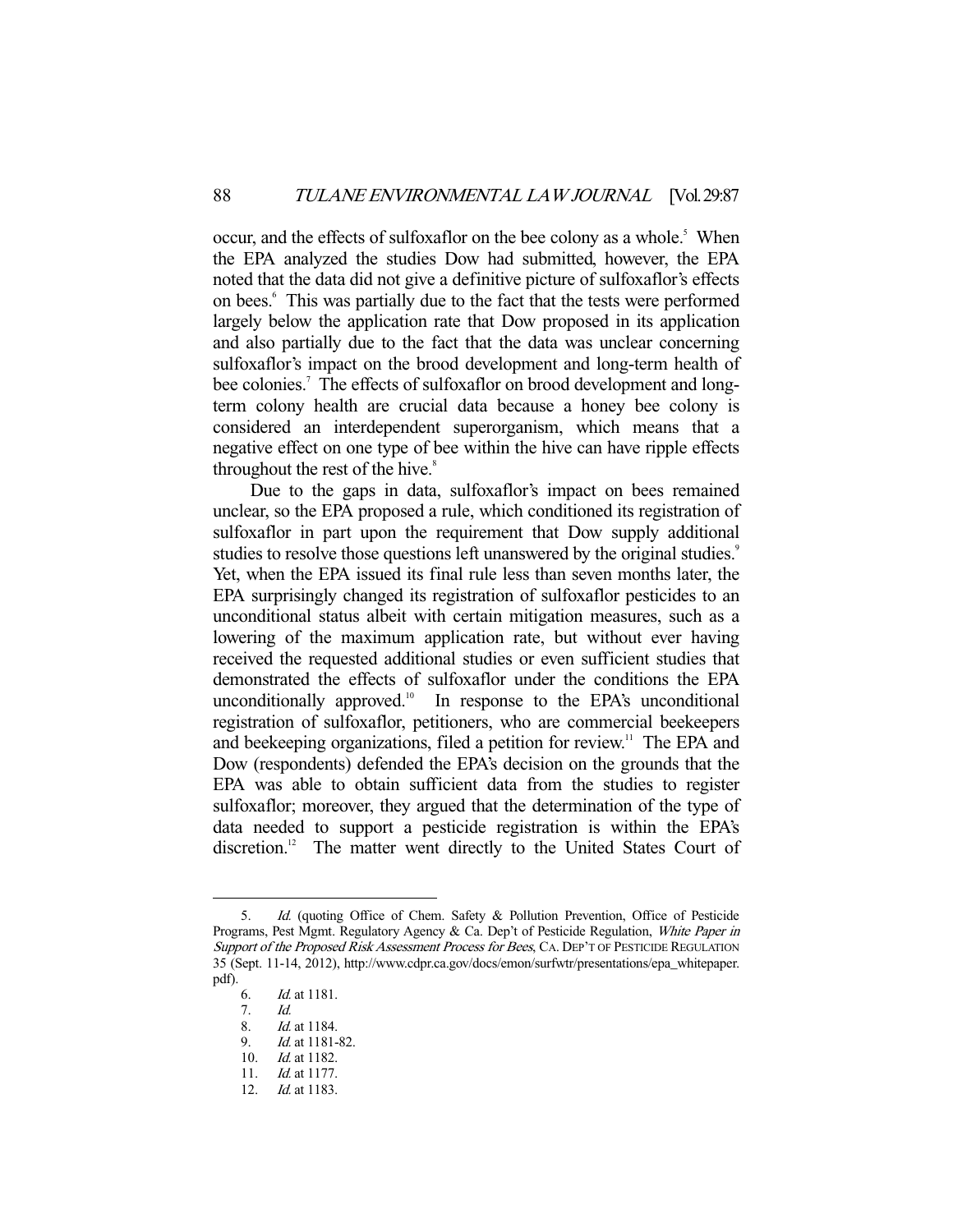Appeals for the Ninth Circuit under  $7 \text{ U.S.C. }$  §  $136n(b).$ <sup>13</sup> That court vacated the EPA's decision to unconditionally register sulfoxaflor and remanded the matter to the EPA when it held that the unconditional registration of sulfoxaflor was not supported by the record as a whole. Pollinator Stewardship Council v. U.S. Environmental Protection Agency, 800 F.3d 1176, 1183 (9th Cir. 2015).

#### II. BACKGROUND

 Under the Administrative Procedure Act (APA), which provides for judicial review of an agency's action, courts require an agency to explain why it has exercised its discretion in a particular manner.<sup>14</sup> The United States Supreme Court has said that a court reviewing an agency action must uphold the action "on the basis articulated by the agency itself."<sup>15</sup> For example, in Motor Vehicle Manufacturers Ass'n of the United States v. State Farm Mutual Automobile Insurance Co., the Supreme Court reviewed the decision of the National Highway Traffic Safety Administration (NHTSA) to revoke a safety standard which required that all vehicles be equipped with passive restraints, such as automatic seatbelts and airbags.<sup>16</sup> The NHTSA explained that automatic seatbelts were no longer considered effective because people were likely to detach the seatbelts; yet, the NHTSA never explained why a mere modification of the standard to include only airbags, which the agency still considered an effective technology, was not a feasible alternative.<sup>17</sup> The Supreme Court invalidated the NHTSA's action because the basis for the agency's decision did not hold up when considering the big picture; there was no doubt as to the necessity of a passive restraint standard and as to the effectiveness of airbag technology.<sup>18</sup> The NHTSA proffered no reason or data to support a complete obliteration of the passive restraint standard.<sup>19</sup> If an agency's reason for a decision contains deficiencies, then a reviewing court "may not supply a reasoned basis for the agency's action

<sup>13.</sup> *Id.* (quoting 7 U.S.C. § 136n(6) (2012)).

 <sup>14.</sup> Motor Vehicle Mfrs. Ass'n of the United States, Inc. v. State Farm Mut. Auto. Ins. Co., 463 U.S. 29, 48-49 (1983) (citing Atchison, T & S.F.R. Co. v. Wichita Bd. of Trade, 412 U.S. 800, 806 (1973); Fed. Trade Comm'n v. Sperry & Hutchinson Co., 405 U.S. 233, 249 (1972); Nat'l Labor Relations Bureau v. Metro. Ins. Co., 380 U.S. 438, 443 (1965)).

 <sup>15.</sup> Id. at 50 (citing Am. Textile Mfrs. Inst. v. Donovan, 452 U.S. 490, 539 (1981); Burlington Truck Lines, Inc. v. United States, 371 U.S. 156, 168 (1962); Sec. Exch. Comm'n v. Chenery Corp., 332 U.S. 194, 196 (1947)).

 <sup>16.</sup> State Farm, 463 U.S. at 34-35.

<sup>17.</sup> *Id.* at 47-48.

 <sup>18.</sup> Id.

 <sup>19.</sup> Id. at 48.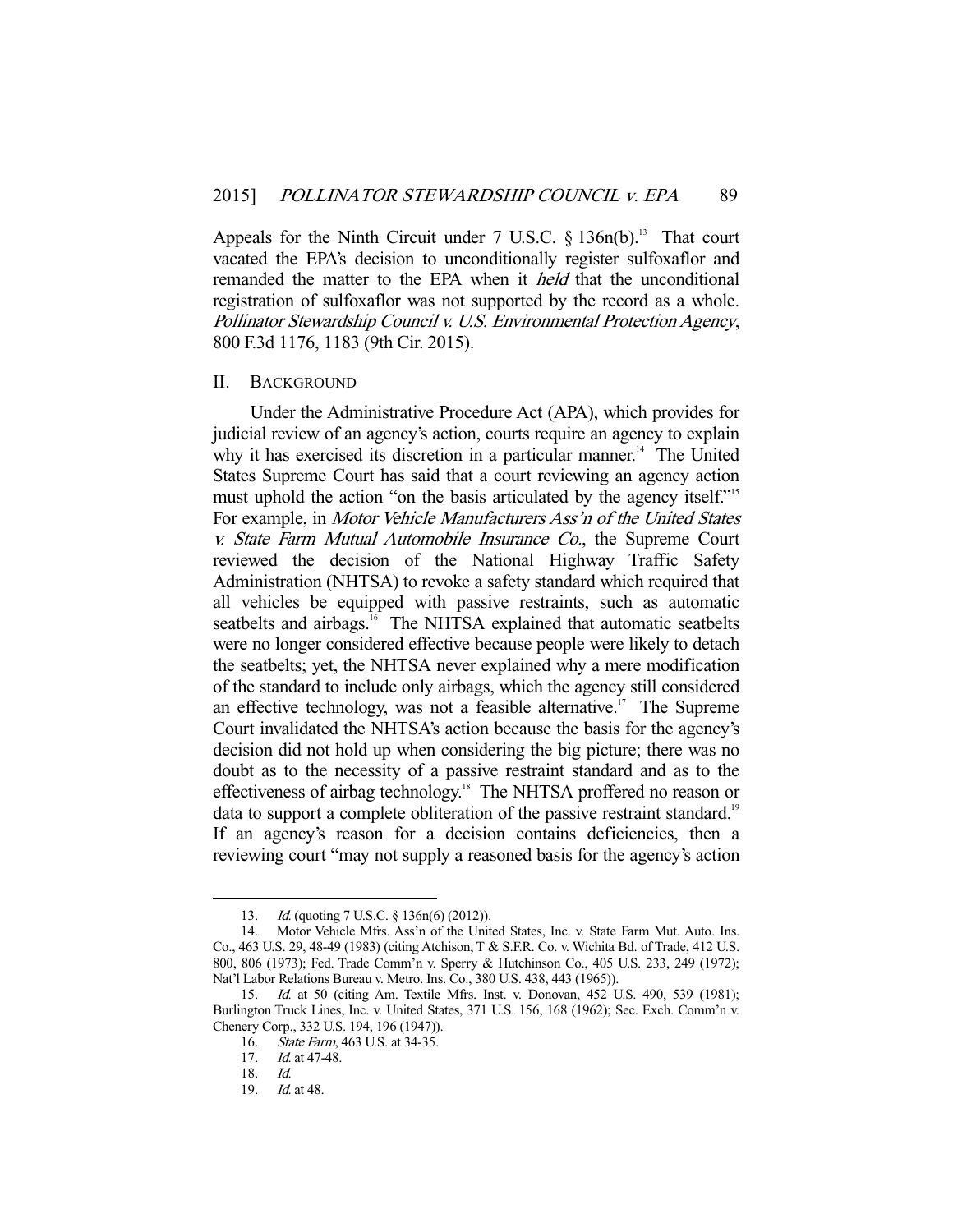that the agency itself has not given," nor can the court uphold the agency decision.<sup>20</sup>

 When the EPA receives a pesticide application and must decide how to rule on it, the EPA receives guidance from  $FIFRA<sup>21</sup>$ . The purpose of FIFRA is to ensure that those pesticides that will be most destructive to the environment and to human health are not in use.<sup>22</sup> Thus, when a pesticide manufacturer has a new product, the manufacturer must submit an application to the EPA, and the application must inform the EPA of the pesticide's ingredients and alleged benefits as well as data regarding the pesticide's health, safety, and environmental impact.<sup>23</sup> Upon receipt of the application, the EPA has three choices: the EPA can choose to unconditionally register, to deny, or to conditionally register the pesticide.<sup>24</sup> The choice ultimately depends upon whether the pesticide presents "unreasonable adverse effects."<sup>25</sup> In pertinent part, FIFRA defines "unreasonable adverse effects" as "any unreasonable risk to man or the environment, taking into account the economic, social, and environ-mental costs and benefits of the ... pesticide."<sup>26</sup>

 When the EPA chooses whether to unconditionally register, deny, or conditionally register a new pesticide, FIFRA calls on the EPA to engage in a cost-benefit analysis by weighing the economic, social, health, and beneficial aspects of the pesticide.<sup>27</sup> The EPA unconditionally registers a pesticide if "it will perform its intended function without unreasonable adverse effects on the environment" and if "when used in accordance with widespread and commonly recognized practice it will not generally cause unreasonable adverse effects on the environment."<sup>28</sup> If the EPA determines that these requirements have not been met, then the EPA denies the pesticide.<sup>29</sup> If, however, the EPA is unable to determine the pesticide's environmental impact based on the data submitted in the application, the EPA conditionally registers the pesticide "for a period reasonably sufficient for the generation and submission of required data."30

<sup>20.</sup> *Id.* at 43 (citing *Chenery*, 332 U.S. at 196).

 <sup>21. 7</sup> U.S.C. § 136a (2012).

<sup>22.</sup> See id. § 136a(a).

<sup>23.</sup> Id. § 136a(c); Thomas v. Union Carbide Agric. Prod. Co., 473 U.S. 568, 571 (1985).

 <sup>24. 7</sup> U.S.C. § 136a(c)(5-7).

<sup>25.</sup> *Id.* § 136a(a).<br>26. *Id.* § 136(bb).  $Id. \S$  136(bb).

 <sup>27.</sup> Wash. Toxics Coal. v. EPA, 413 F.3d 1024, 1032 (9th Cir. 2005) (citing Headwaters, Inc. v. Talent Irrigation Dist., 243 F.3d 526, 532 (9th Cir. 2001)).

 <sup>28. 7</sup> U.S.C. § 136a(c)(5).

 <sup>29.</sup> Id. § 136a(c)(6).

 <sup>30.</sup> Id. § 136a(c)(7)(C).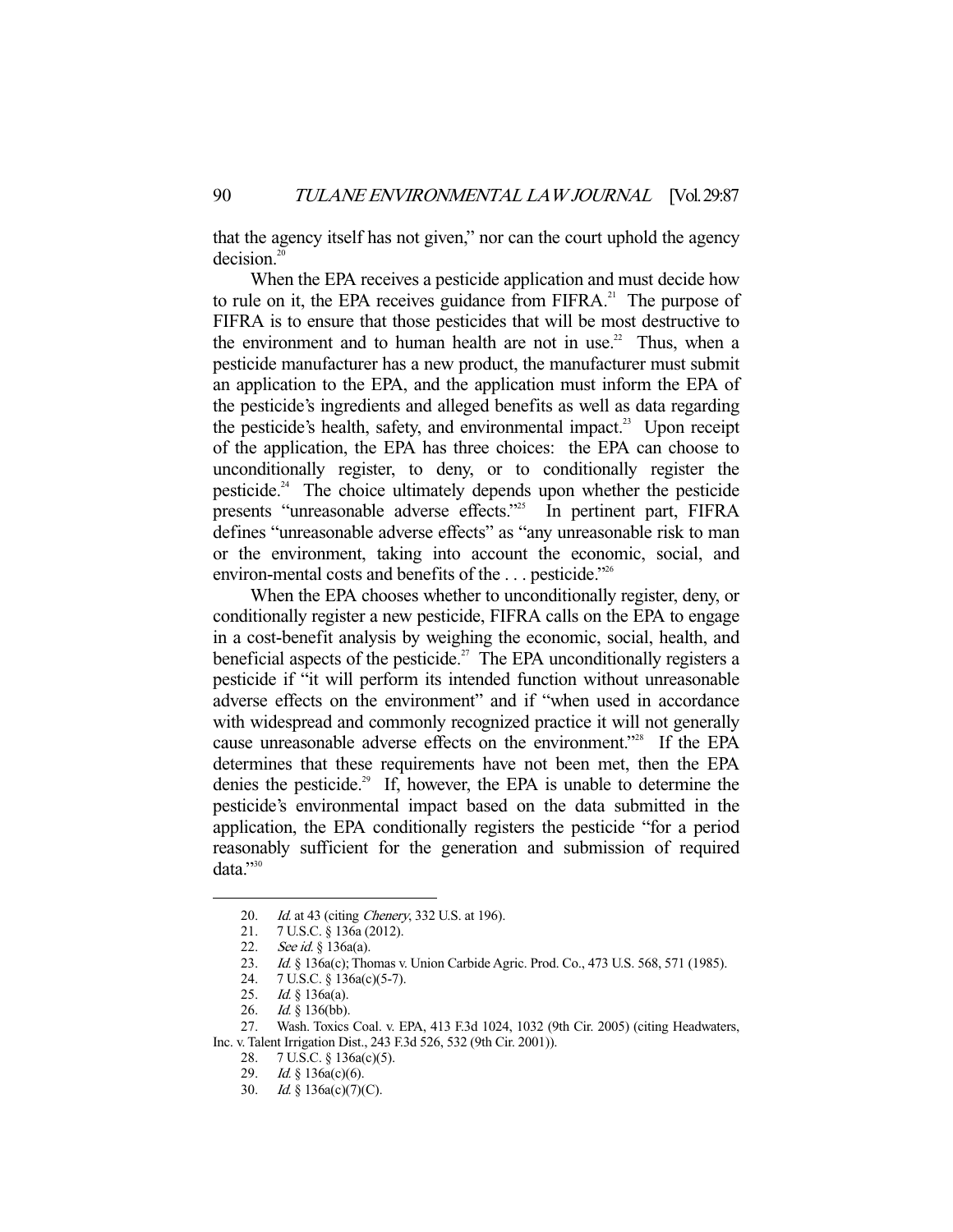The EPA must also follow its own agency regulations when analyzing a new pesticide. For example, according to the EPA's regulations, the EPA is to approve a new pesticide only if the agency has reviewed all data pertaining to the pesticide and has concluded that no additional studies are necessary to approve the pesticide under FIFRA's unreasonable adverse effects standard. $31$  The EPA's regulations also specifically mandate that a pesticide manufacturer must perform field testing on bees if preliminary data has indicated that the pesticide might have adverse effects upon bee colonies.<sup>32</sup>

 In fact, the Ninth Circuit has specifically held that the EPA cannot ignore its own regulations when risk concerns have arisen even if the threshold for finding a risk has barely been met and even if the risk level is based on conservative calculations.<sup>33</sup> For example, in *Natural* Resources Defense Council v. EPA, an EPA risk assessment rule declared that there would be a risk concern and thus a necessity for mitigation measures if the "margin of exposure" (MOE) to a particular pesticide was less than or equivalent to 1000.<sup>34</sup> The EPA determined that the MOE for a person who came into contact with the pesticide both dermally and orally was exactly 1000; yet, the EPA argued that this result did not indicate an actual risk because it was "in the neighborhood" of results that would not trigger concern and the MOE calculations were based on conservative assumptions.<sup>35</sup> The Ninth Circuit vacated the EPA's conclusion because it was not supported by the evidence and violated the EPA's own rule.<sup>36</sup> Further, based on *State Farm*, which held that a court can only uphold an agency decision on the reasons supplied by the agency itself, the Ninth Circuit refused to conduct its own risk assessment, to change the EPA rule, or to modify the purportedly conservative assumptions on which the rule was based.<sup>37</sup>

 Similarly, the Ninth Circuit has held that an agency's decision will not be upheld if the decision uses ambiguous or inconclusive studies to corroborate a conclusion that the studies do not actually support. $38$  For example, in Tucson Herpetological Society v. Salazar, the Ninth Circuit instructed the Secretary of the Interior (Secretary) to reconsider the

<sup>31. 40</sup> C.F.R. § 152.112(b)-(c), (e) (2014).<br>32. Id. § 158.630 (d)-(e)(25)(i).

*Id.* § 158.630 (d)-(e)(25)(i).

 <sup>33.</sup> Nat. Res. Def. Council v. EPA, 735 F.3d 873, 883 (9th Cir. 2013).

 <sup>34.</sup> Id. at 876.

 <sup>35.</sup> Id. at 883-84.

 <sup>36.</sup> Id. at 884.

<sup>37.</sup> Id. at 884; Motor Vehicle Mfrs. Ass'n of the U.S. v. State Farm Mut. Auto. Ins. Co.,

<sup>463</sup> U.S. 29, 43 (1983) (citing Sec. Exch. Comm'n v. Chenery Corp., 332 U.S. 194, 196 (1947)).

 <sup>38.</sup> See Tucson Herpetological Soc'y v. Salazar, 566 F.3d 870, 879 (9th Cir. 2009).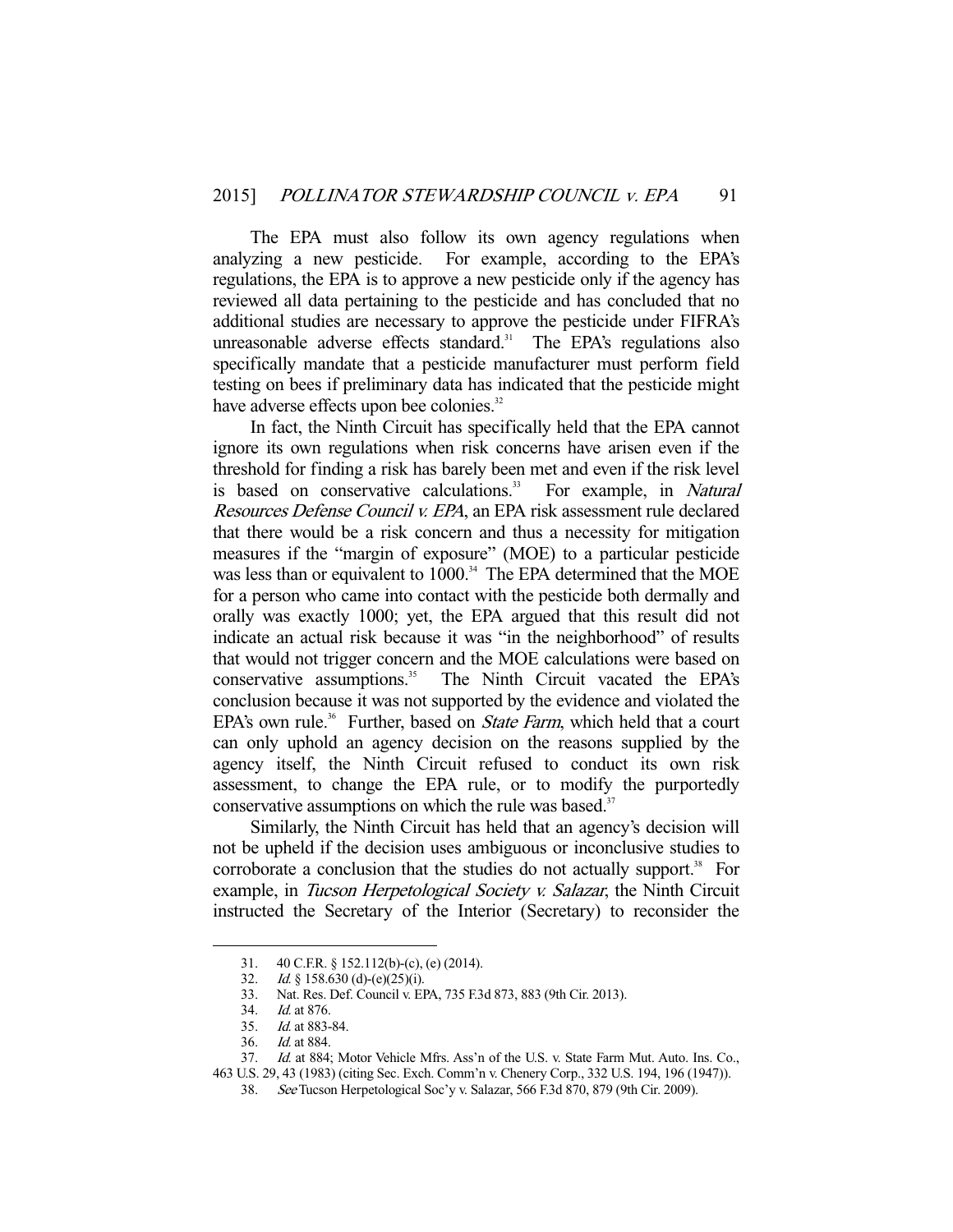decision to remove the flat-tailed horned lizard (lizard) from the list of threatened species under the Endangered Species Act.<sup>39</sup> The Secretary did so on the basis that lizard populations were enduring in certain parts of the country, but the administrative record revealed that the population studies on which the Secretary relied were actually quite underdeveloped and inconclusive regarding the vitality of the lizard populations.<sup>40</sup> The Ninth Circuit reversed because "the Secretary cannot reasonably infer that the absence of evidence of population decline equates to evidence of persistence."41 Thus, if studies do not specifically support a particular conclusion, then an agency cannot rely upon those studies in the assertion of that conclusion.<sup>42</sup>

 When a court has decided that an agency action is invalid for one or more of the aforementioned reasons, the court must next decide whether to vacate or to allow the invalid rule to remain in place while the issue is on remand.43 This decision is based on a balancing of the gravity of the agency's mistake versus the disruption that will result from instituting a temporary rule only for the temporary rule to potentially change again in the future.44 In this balancing test, the Ninth Circuit has clung to two particular considerations.<sup>45</sup> First, a court will choose either to vacate or to leave the rule in place based on the environmental ramifications of each of these options.<sup>46</sup> For example, in *Idaho Farm Bureau Federation v.* Babbitt, the Ninth Circuit elected not to vacate the rule because vacatur would have meant the removal of a snail species from the endangered species list and thus might have resulted in serious species losses before the agency could take any further action.<sup> $47$ </sup> Second, a court considers whether the agency will be able to offer the same rule on remand or whether the decision is so fundamentally flawed that the agency will not be able to promulgate the same rule again.<sup>48</sup> If the agency will be unable or unlikely to offer the same rule, then the court should vacate.<sup>49</sup> For

 43. Cal. Cmtys. Against Toxics v. EPA, 688 F.3d 989, 992 (9th Cir. 2012) (quoting Allied-Signal, Inc. v. U.S. Nuclear Regulatory Comm'n, 988 F.2d 146, 150-51 (D.C. Cir. 1993)).

-

46. Cal. Cmtys. Against Toxics, 688 F.3d at 993-94; Idaho Farm Bureau Fed'n, 58 F.3d at 1405-06.

47. Idaho Farm Bureau Fed'n, 58 F.3d at 1405-06.

 48. North Carolina, 531 F.3d at 929 (quoting Nat. Res. Def. Council v. EPA, 489 F.3d 1250, 1261-62 (D.C. Cir. 2007)).

49. Id.

 <sup>39.</sup> Id. at 882.

 <sup>40.</sup> Id. at 878-79.

 <sup>41.</sup> Id. at 879.

 <sup>42.</sup> Id.

 <sup>44.</sup> Id.

 <sup>45.</sup> North Carolina v. EPA, 531 F.3d 896, 929 (9th Cir. 2008); Idaho Farm Bureau Fed'n v. Babbitt, 58 F.3d 1392, 1405-1406 (9th Cir. 1995).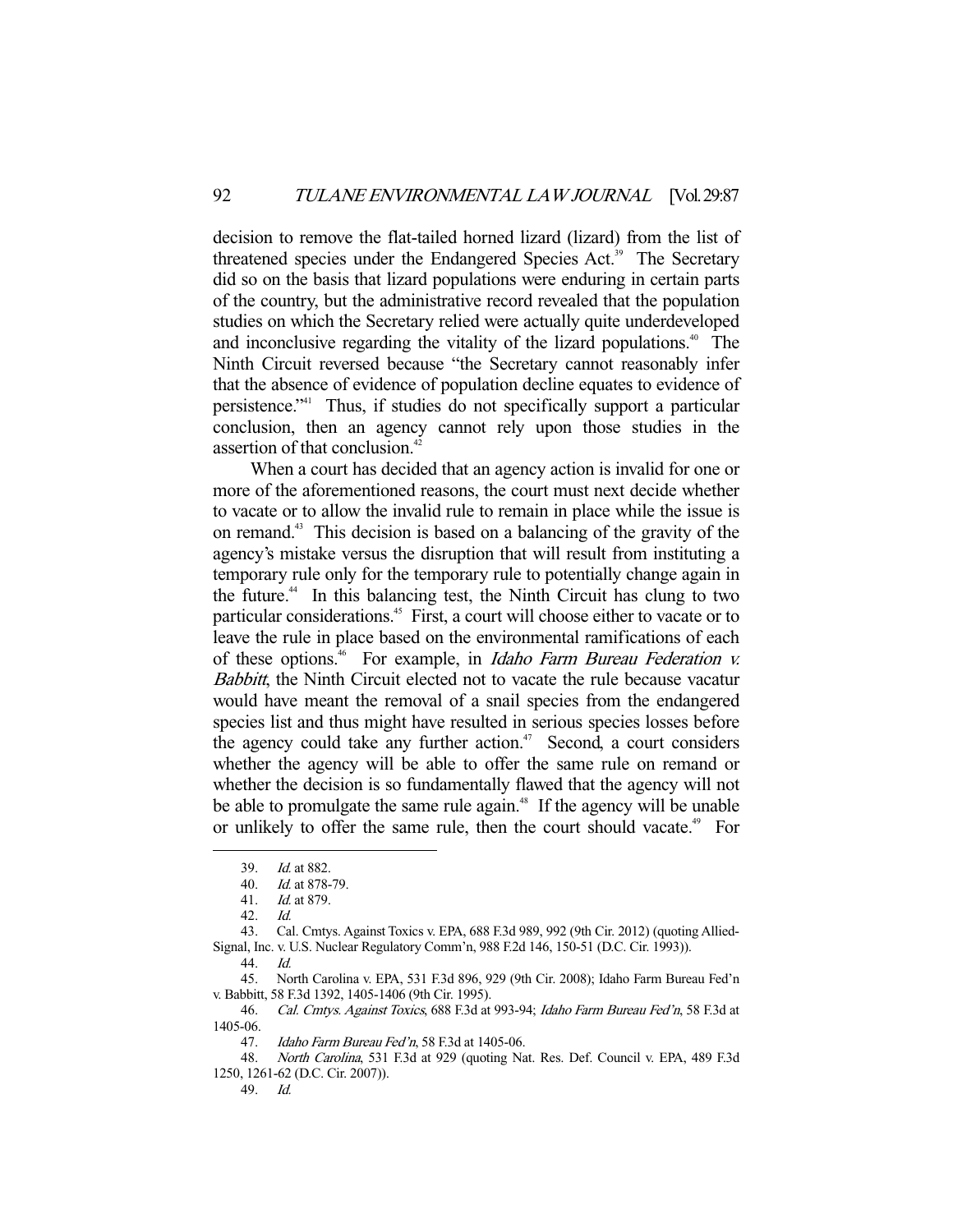example, in *North Carolina v. EPA*, the Ninth Circuit found that the EPA's rule was so erroneous that it would be impossible for the EPA to promulgate the same rule on remand and was so flawed that the EPA needed to completely redo its analysis.<sup>50</sup>

## III. THE COURT'S DECISION

 In the noted case, the Ninth Circuit followed the approach established by the Supreme Court in State Farm that requires a court to uphold an agency action only if the agency itself provided a reasoned explanation for the action; further, the court used EPA regulations and a series of Ninth Circuit cases to demonstrate why the data and the reasoning provided by the EPA could not be used to uphold the unconditional registration of sulfoxaflor.<sup>51</sup> The court showed that in light of the available data, which indicated that sulfoxaflor poses an environmental risk to bee populations in particular, the unconditional registration of sulfoxaflor contradicted EPA regulations.<sup>52</sup> Next, the court reasoned that the EPA cannot uphold its decision on the basis that the ambiguity of the sulfoxaflor studies confirms that sulfoxaflor exposure is safe for bees.<sup>53</sup> The court then reminded the EPA that even if the risk concern was based on conservative estimates and even if the risk concern was only minimally triggered, the EPA chose this risk measurement and is bound to abide by it. $54$  For these reasons, the court declared that the EPA's registration of sulfoxaflor was invalid.<sup>55</sup> The court concluded by finding that vacating the registration on remand was preferable to leaving the invalid rule in place.<sup>56</sup> The court reasoned that leaving the registration in place could result in harm to bee populations in the interim, and the court also explained that it did not make sense to leave the invalid registration in place due to the possibility that the EPA will change its conclusion entirely once it has sufficient data to make a proper decision.<sup>57</sup>

 The court initially pointed out that it has jurisdiction over this matter under FIFRA, which grants judicial review to anyone who will be

 <sup>50.</sup> Id.

 <sup>51.</sup> Pollinator Stewardship Council v. EPA, 800 F.3d 1176, 1183 (9th Cir. 2015); Motor Vehicle Mfrs. Ass'n of the U.S. v. State Farm Mut. Auto. Ins. Co., 463 U.S. 29 (1983) (citing Sec. Exch. Comm'n v. Chenery Corp., 332 U.S. 194, 196 (1947)).

<sup>52.</sup> Pollinator Stewardship Council, 800 F.3d at 1183-84 (quoting 40 C.F.R. § 152.112(b)-(c)) (citing 40 C.F.R. § 158.630(d), (e)(25)(i) (2014)).

<sup>53.</sup> *Id.* at 1185-86.

 <sup>54.</sup> Id. at 1186 (citing 40 C.F.R. § 158.630(d), (e)(25)(i).

 <sup>55.</sup> Id. at 1187.

 <sup>56.</sup> Id.

 <sup>57.</sup> Id.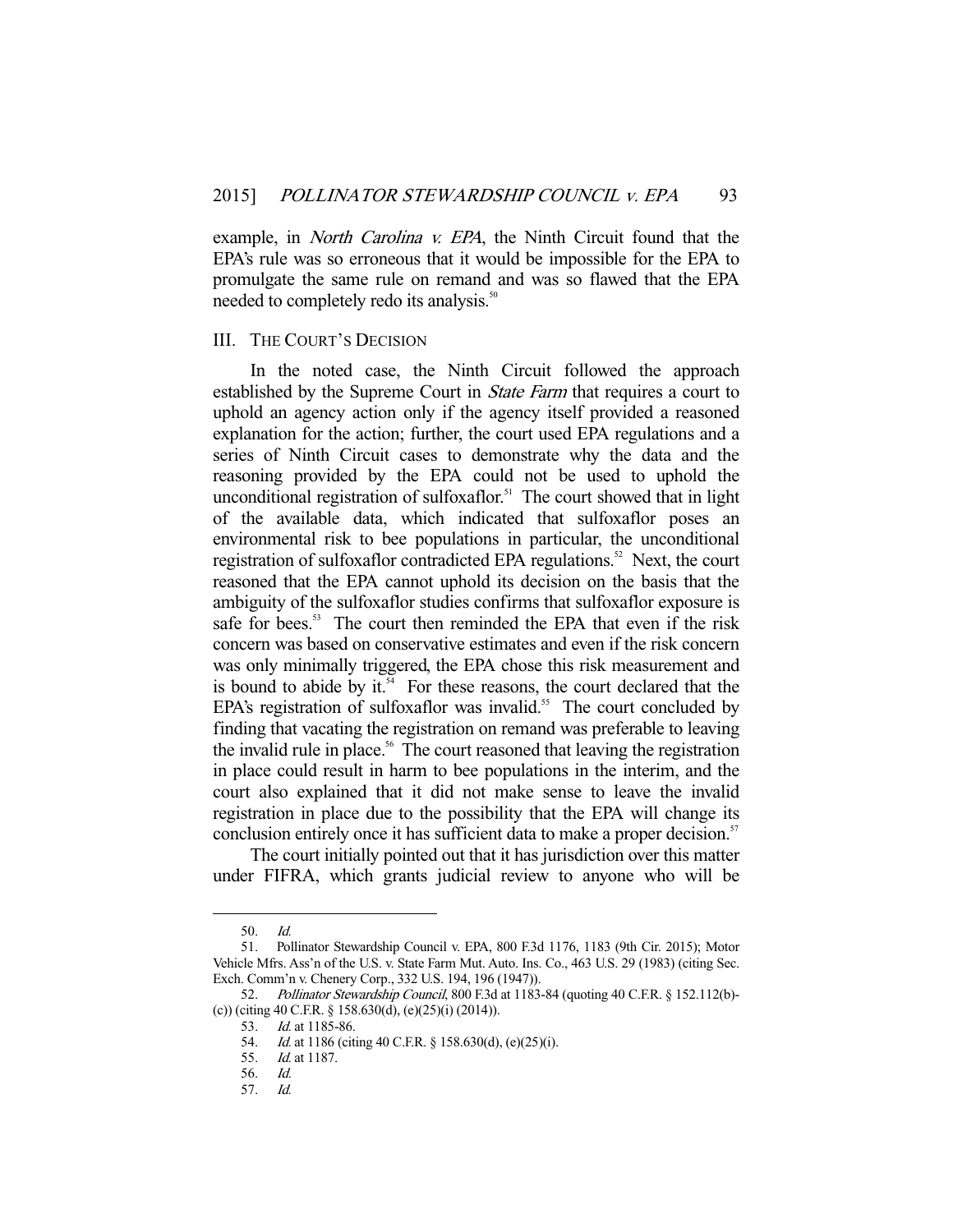negatively affected by an EPA order in the court of appeals for the circuit where the person lives or has a business.<sup>58</sup> As another preliminary matter, the court noted the test to uphold the registration of a new insecticide under FIFRA.<sup>59</sup> FIFRA directs the court to "consider all evidence of record" and to sustain the EPA's decision "if it is supported by substantial evidence when considered on the record as a whole."60 With this in mind, the Ninth Circuit explained why the evidence in the record did not support the EPA's decision to unconditionally register sulfoxaflor.<sup>61</sup>

 First, the court demonstrated that the EPA's unconditional registration of sulfoxaflor violated the EPA's own regulations because the sulfoxaflor application lacked conclusive information about the pesticide's effects on bees.<sup>62</sup> The court pointed out that EPA regulations logically require the EPA to declare that additional studies are unnecessary before the EPA can say that a pesticide has no unreasonable adverse effects.<sup>63</sup> Additionally, the court cited EPA regulations that mandate that a manufacturer must perform field tests on bees if there is an indication that the pesticide poses a risk to bees. $64$  In the case at hand, both of these regulations were triggered: the EPA declared that additional studies were necessary based on the insufficiency of information, and the initial tests revealed a risk to bees which meant that Dow needed to perform field testing.<sup>65</sup> Despite these two regulatory requirements of additional tests, the EPA unconditionally registered sulfoxaflor even though Dow never sufficiently tested sulfoxaflor's effects on bees, especially on brood development and long-term colony health, at either the original proposed application rate or even the lowered application rate that the EPA ultimately approved.<sup>66</sup> As the proposed rule and the final rule were based on the exact same information, the decisions are clearly inconsistent, and the respondents failed to offer satisfactory explanations for this inconsistency.<sup> $67$ </sup> Moreover, the final rule both contravenes EPA regulations and lacks evidentiary support for the claim that the lowered application rate would not have unreasonable adverse effects on bees.<sup>68</sup>

<sup>58.</sup> *Id.* at 1183; 7 U.S.C. § 136n(b) (2012).

<sup>59.</sup> Pollinator Stewardship Council, 800 F.3d at 1183 (quoting 7 U.S.C. § 136n(b)).

 <sup>60. 7</sup> U.S.C. § 136n(b).

 <sup>61.</sup> Pollinator Stewardship Council, 800 F.3d at 1183, 1185.

 <sup>62.</sup> Id.

 <sup>63.</sup> Id. (citing 40 C.F.R. § 152.112(b)-(c) (2014)).

 <sup>64.</sup> Id. at 1183 (citing 40 C.F.R. § 158.630(d), (e)(25)(i)).

 <sup>65.</sup> Id. at 1183-84; 40 C.F.R. §§ 152.112(b)-(c), 158.630(d), 158.630(e)(25)(i).

 <sup>66.</sup> Pollinator Stewardship Council, 800 F.3d at 1185.

 <sup>67.</sup> Id.

 <sup>68.</sup> Id.; 40 C.F.R. § 158.630(d), (e)(25)(i).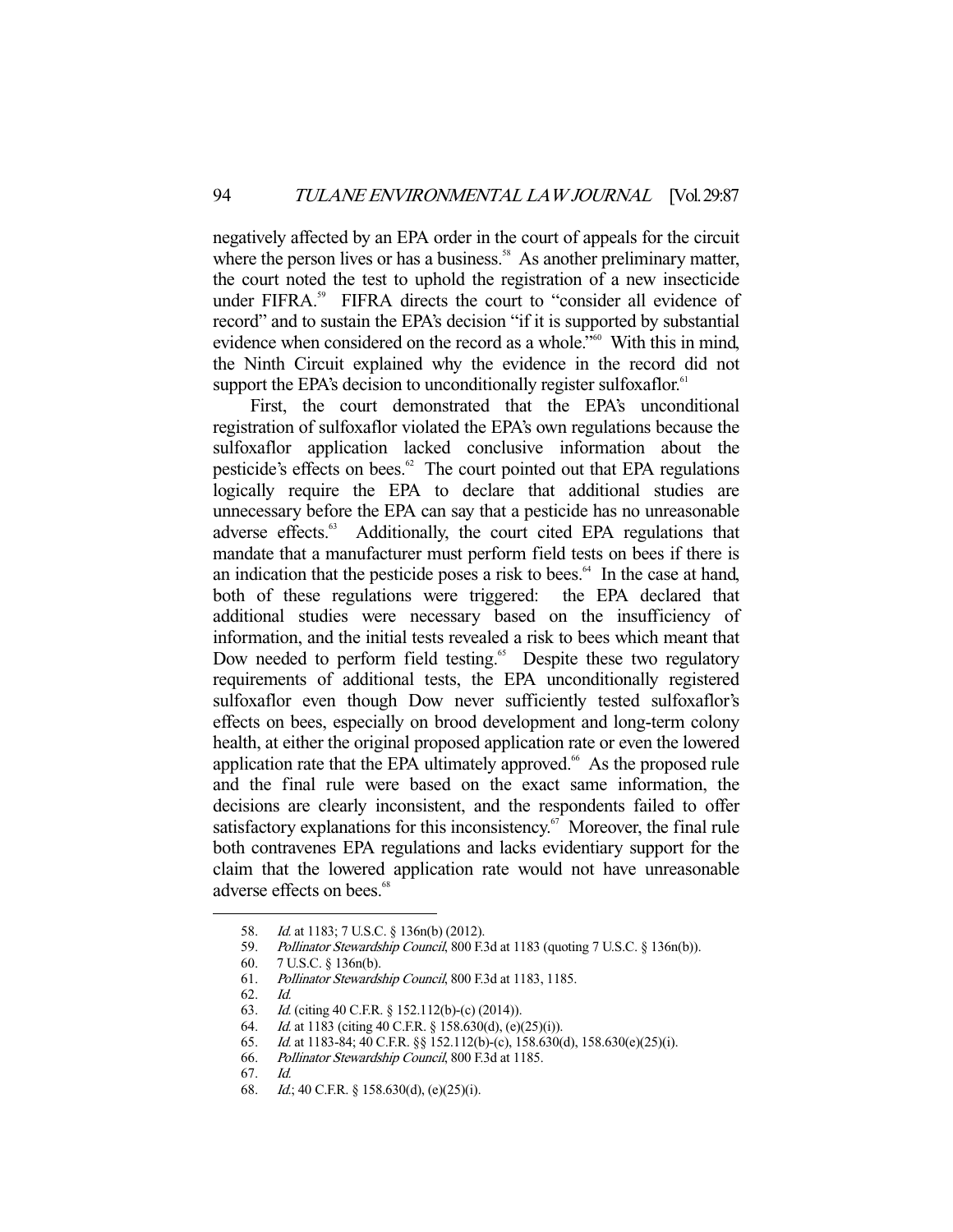Next the court combatted the respondents' argument that the inconclusiveness of the studies should be read as a sign that sulfoxaflor does not produce unreasonable adverse effects for bees.<sup>69</sup> The court reiterated Ninth Circuit precedent, which maintains that "an agency cannot rely on ambiguous studies as evidence of a conclusion that the studies do not support."<sup>70</sup> Here, the studies were ambiguous as to sulfoxaflor's true effects on bees because the studies did not analyze the bee colony as a whole nor were they performed at either the proposed or lowered application rate.<sup>71</sup> Thus, just as the *Tucson* court invalidated the Secretary's removal of the lizard from the threatened species list due to underdeveloped and ambiguous data, this court reasoned that the absence of evidence and such large data gaps resulted in an inherent inability to arrive at a firm conclusion as to whether sulfoxaflor has unreasonable adverse effects on bees.<sup>72</sup>

 The respondents put forward an alternative argument that the results of the studies were "close enough" not to trigger further testing: they argued that the ambiguity and limitations of the studies are ultimately unimportant because the level of risk concern was a conservative number and the preliminary studies performed at the lowered application rate only demonstrated a risk to bees in a few instances.73 The court rejected these arguments as violations of EPA regulations and as contrary to precedent.74 The court conceded that the level of risk concern was only triggered in a few instances at the lowered application rate and that the EPA's level of concern might actually be a conservative number, but the court said neither of these concessions matters.<sup>75</sup> The court explained that EPA regulations require additional field testing whenever some of the data surpasses the level of concern.<sup>76</sup> Moreover, the court's reasoning for rejecting this argument was compounded by precedent: the court reasserted the Ninth Circuit prohibition against allowing the EPA to "avoid its own regulations when actual measurements . . . were 'in the neighborhood' of measurements that would not trigger such concern."<sup>77</sup> The court declared that the EPA chose its level of concern and thus remained bound to it whenever the level of concern was triggered, even if

<sup>69.</sup> Pollinator Stewardship Council, 800 F.3d at 1185-86.<br>70. Id.; Tucson Herpetological Soc'y v. Salazar, 566 F.3d

Id.; Tucson Herpetological Soc'y v. Salazar, 566 F.3d 870, 879 (9th Cir. 2009).

 <sup>71.</sup> See Pollinator Stewardship Council, 800 F.3d at 1185.

<sup>72.</sup> *Id.*; *Tucson*, 566 F.3d at 870.

<sup>73.</sup> Pollinator Stewardship Council, 800 F.3d at 1186.

<sup>74.</sup> *Id.* (citing 40 C.F.R. §§ 158.630(d), 158.630(e)(25)(i) (2014)).

 <sup>75.</sup> Id.

 <sup>76.</sup> Id.

<sup>77.</sup> Id. (quoting Nat. Res. Def. Council v. EPA, 735 F.3d 873, 884 (9th Cir. 2013)).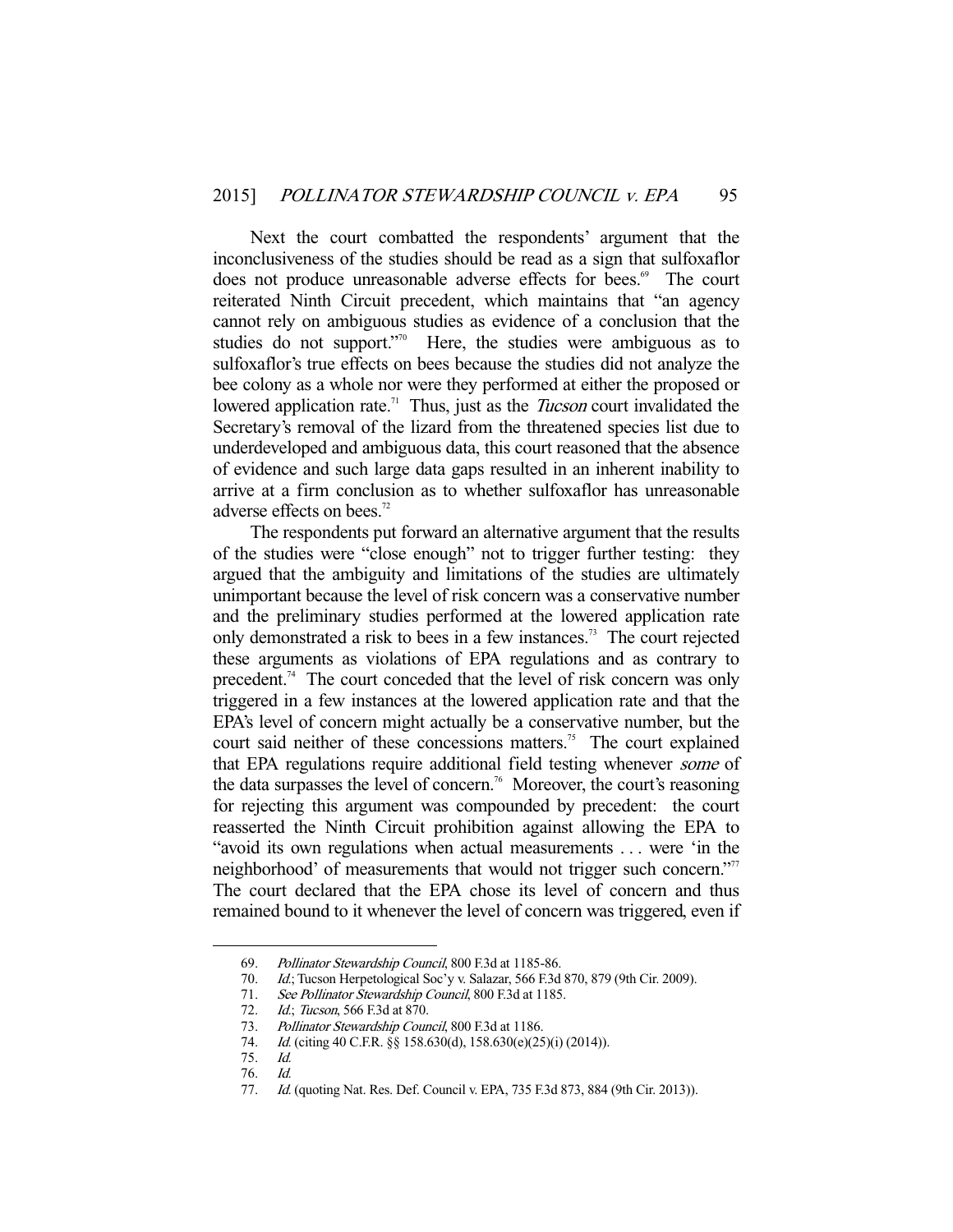only minimally so.78 Additionally, the court refused to even consider the possibility of judicially modifying the agency's rule based on the enduring notion that an agency's action must be sustained on the basis presented by the agency itself.<sup>79</sup> In sum, the court said that the EPA cannot choose to avoid its regulations nor can the court retroactively aid the agency in avoiding its regulations.<sup>80</sup>

 Lastly, after having determined that the unconditional registration of sulfoxaflor was not supported by substantial evidence as required by FIFRA and that the matter should be remanded to the agency, the court addressed the remedy.<sup>81</sup> The court explained that an invalid agency rule is left in place on remand only in rare circumstances as "when equity demands" it. $82$  To determine whether equity called for the unconditional registration to remain in place, the court weighed the gravity of the EPA's mistake in unconditionally registering sulfoxaflor against the disruption that naturally follows any agency rule change. $83$  First and foremost, the court considered the risk to bees.<sup>84</sup> Unlike in *Idaho Farm Bureau* Federation where vacating the agency action was disfavored because that would have put the snail species at risk of extinction, here the opposite was the case: the court determined that vacating the registration was the preferable option in the environmental sense because this removed the potential risk to bees, and such a concern was particularly noteworthy considering the recent vulnerability of bee populations.<sup>85</sup> This conclusion was buoyed by the notion that a court can vacate an invalid agency rule if the court thinks that a different result might be reached on remand.<sup>86</sup> The court reasoned that the invalid registration of sulfoxaflor should not be left in place due to the possibility that once the EPA finally obtains sufficient data the agency might determine that sulfoxaflor is too detrimental to the brood development and colony strength of bees and thus should be outright denied. $87$ 

 Judge Smith concurred with the majority's finding that the unconditional registration of sulfoxaflor should be vacated and the matter

-

87. Id.

<sup>78.</sup> *Id.; Nat. Res. Def. Council*, 735 F.3d at 883-84.

<sup>79.</sup> Pollinator Stewardship Council, 800 F.3d at 1186-87 (quoting Motor Vehicle Mfrs. Ass'n of the U.S., Inc. v. State Farm Mut. Auto. Ins. Co., 463 U.S. 29, 50 (1983); Sec. Exch. Comm'n v. Chenery Corp., 332 U.S. 194, 196 (1947)).

<sup>80.</sup> Id.<br>81. Id.

Id. at 1187.

 <sup>82.</sup> Id. (quoting Idaho Farm Bureau Fed'n v. Babbitt, 58 F.3d 1392, 1405 (9th Cir. 1995)).

<sup>83.</sup> Id. (quoting Cal. Cmtys. Against Toxics v. EPA, 688 F.3d 989, 992 (9th Cir. 2012)).

 <sup>84.</sup> Id.

<sup>85.</sup> Id.; Idaho Farm Bureau Fed'n, 58 F.3d at 1405-06.

 <sup>86.</sup> Pollinator Stewardship Council, 800 F.3d at 1187.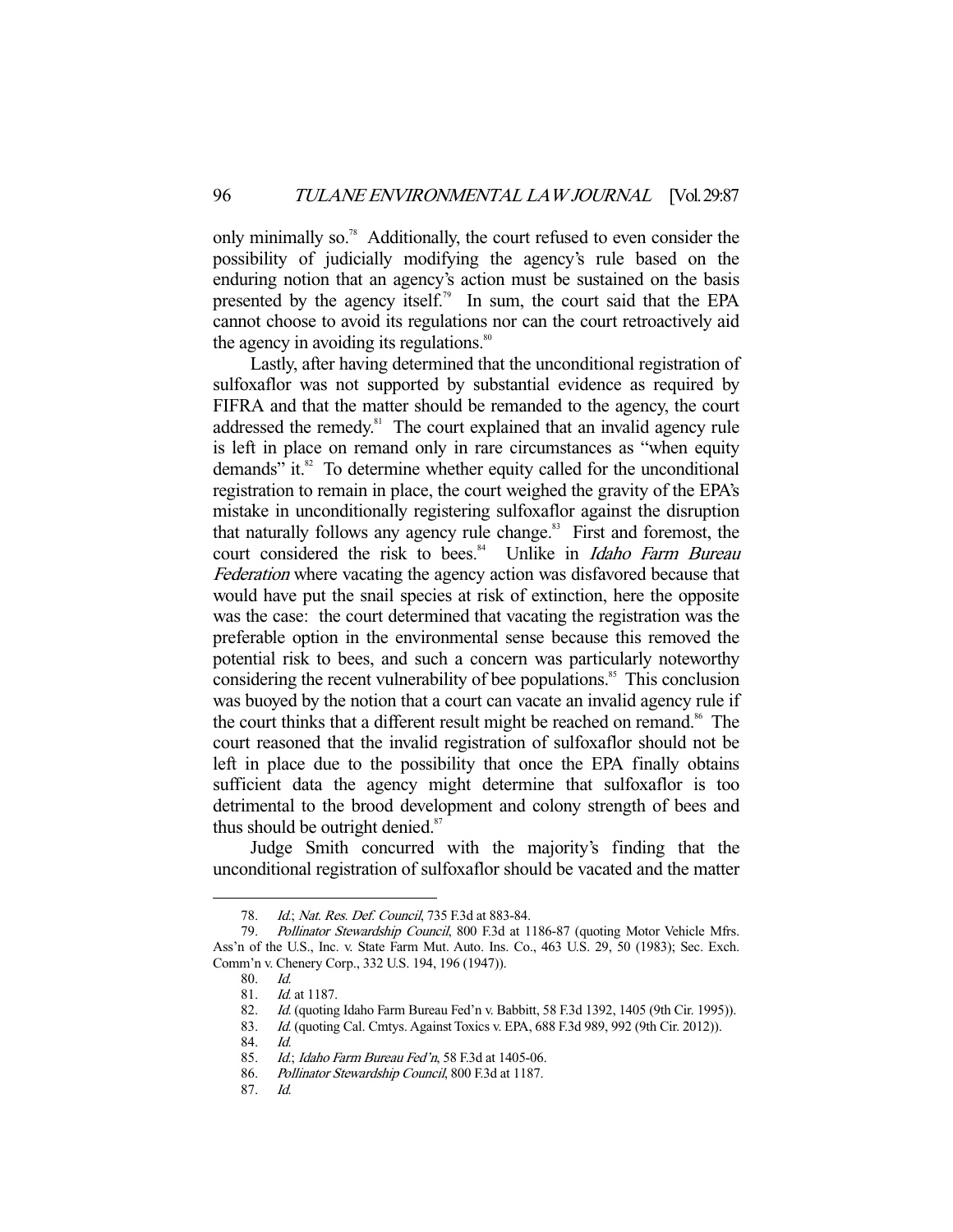remanded to the EPA.<sup>88</sup> Judge Smith explained that the EPA's unconditional registration of sulfoxaflor failed to overcome both FIFRA's substantial evidence standard and the even lower hurdle of the APA's arbitrary and capricious standard.<sup>89</sup> The EPA failed both standards because the agency did not offer a satisfactory and sufficient explanation supported by scientific data for its action.<sup>90</sup> Judge Smith acknowledged the great deference that courts do and should show to agencies, especially in matters involving agency expertise, but Judge Smith quickly followed up that "[p]rofessional judgment and knowledge do not meet the substantial evidence standard independent of data and facts."<sup>91</sup> Thus, Judge Smith felt that the EPA's unconditional sulfoxaflor registration could have been easily struck down on the statutory basis of failing the substantial evidence standard in FIFRA and the arbitrary and capricious standard of the APA $^{92}$ 

### IV. ANALYSIS

 In its handling of this case, the court remained consistent with prior jurisprudence, namely Supreme Court and Ninth Circuit cases. For example, when the court refused to modify the EPA's level of risk concern or to perform its own risk assessment, the court followed the important administrative law principle from State Farm, which prohibits a court from supplying an explanation for the agency's action when the agency itself has not submitted an explanation or when the agency's explanation fails to show a rational connection between the evidence and the conclusion.<sup>93</sup> Sticking to this principle is important because doing so forces agencies to articulate why they have exercised their discretion in a particular way. This is a positive principle for courts to continue to advance because it produces a certain level of agency accountability and demonstrates to agencies that a court will not rescue a poorly supported decision. Additionally, the court remained true to Ninth Circuit precedent that prohibits an agency from avoiding its own regulations and rules or from relying upon ambiguous studies.<sup>94</sup> This call for an adherence to agency regulations and sound scientific data is important because it also produces a level of agency accountability.

<sup>88.</sup> *Id.* at 1188 (Smith, J., concurring).<br>89. *Id.* at 1188-89.

Id. at 1188-89.

<sup>90.</sup> *Id.* at 1193 (quoting Marsh v. Or. Nat. Res. Council, 490 U.S. 360, 376 (2000)).

 <sup>91.</sup> Id.

 <sup>92.</sup> Id. at 1189.

<sup>93.</sup> Id. at 1187 (majority opinion) (quoting State Farm, 463 U.S. at 50).

<sup>94.</sup> *Id.* at 1186.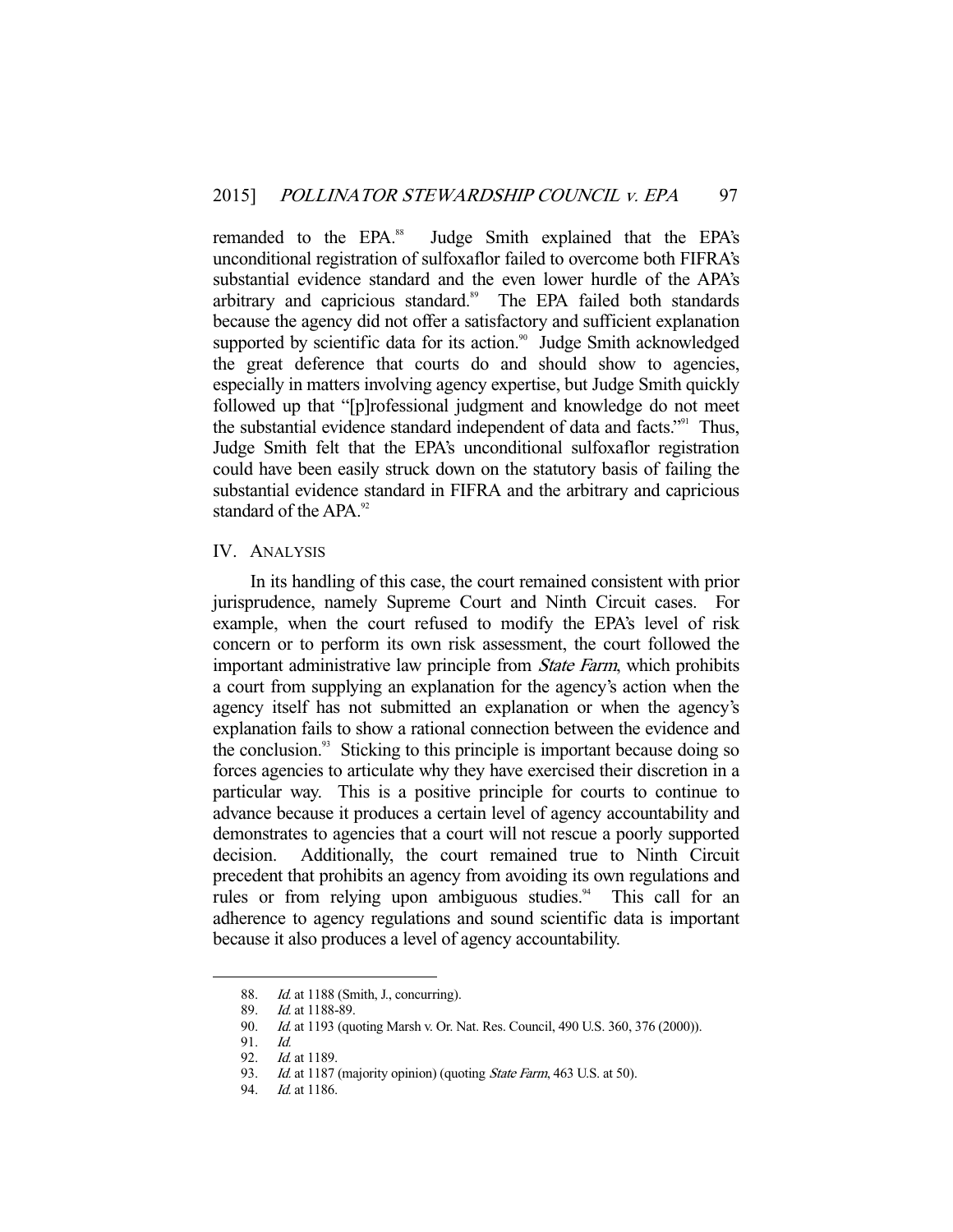Though not really explicitly stated throughout the opinion, the Ninth Circuit seemed to base its reasoning on FIFRA.<sup>95</sup> The purpose of FIFRA is to prevent the sale and use of unreasonably harmful pesticides to the detriment of the environment.<sup>96</sup> The court clearly decides this case with FIFRA's environmental concerns in mind, such as when the court decided to vacate the unconditional registration on remand out of fear that leaving the registration in place would be detrimental to bees. $\frac{97}{100}$ More generally, this decision is consistent with FIFRA in the sense that the court prevented the use of a potentially harmful pesticide until such time as the EPA can determine whether sulfoxaflor passes FIFRA's no unreasonable adverse effects standard.<sup>98</sup> This is exactly what FIFRA was designed to do.<sup>99</sup>

 Though it would seem unduly harsh to say that the decision is right for the wrong reasons, it is possible that the decision could have been made via a clearer trajectory. Most obviously, the court could have simply said that the reason it ruled the unconditional registration of sulfoxaflor to be invalid is because the lack of solid evidence about sulfoxaflor's effects on bees prevented the EPA from engaging in the cost-benefit analysis for which FIFRA calls.<sup>100</sup> Additionally, Judge Smith's concurrence outlined how the case could be decided under FIFRA's substantial evidence standard of review or the APA's arbitrary and capricious standard of review: the EPA did not satisfy even the less deferential arbitrary and capricious standard because the EPA failed to provide a reasoned explanation for its decision, so the EPA certainly did not satisfy FIFRA's more burdensome substantial evidence standard.<sup>101</sup> Judge Smith's approach is more streamlined, more rooted in the relevant statutes, and easier to follow than the majority's piecemeal approach. While the majority references FIFRA's cost-benefit analysis and test to uphold the registration of a new insecticide at the outset of the opinion, the majority only references FIFRA again at the very close of its discussion section and fails to give a strong indication that the statute is the foundation upon which the discussion was based. Because FIFRA is at the heart of this controversy, the opinion could have been stronger if the court reiterated or more clearly explained that it was invalidating the EPA's unconditional registration of sulfoxaflor for not being in line with

<sup>95.</sup> See id. at 1183.

<sup>96.</sup> See 7 U.S.C. § 136a(a) (2012).

<sup>97.</sup> Pollinator Stewardship Council, 800 F.3d at 1187.

 <sup>98.</sup> Id.

 <sup>99.</sup> See 7 U.S.C. § 136a(a).

 <sup>100.</sup> Wash. Toxics Coal. v. EPA, 413 F.3d 1024, 1032 (9th Cir. 2005).

<sup>101.</sup> Pollinator Stewardship Council, 800 F.3d at 1189 (Smith, J., concurring).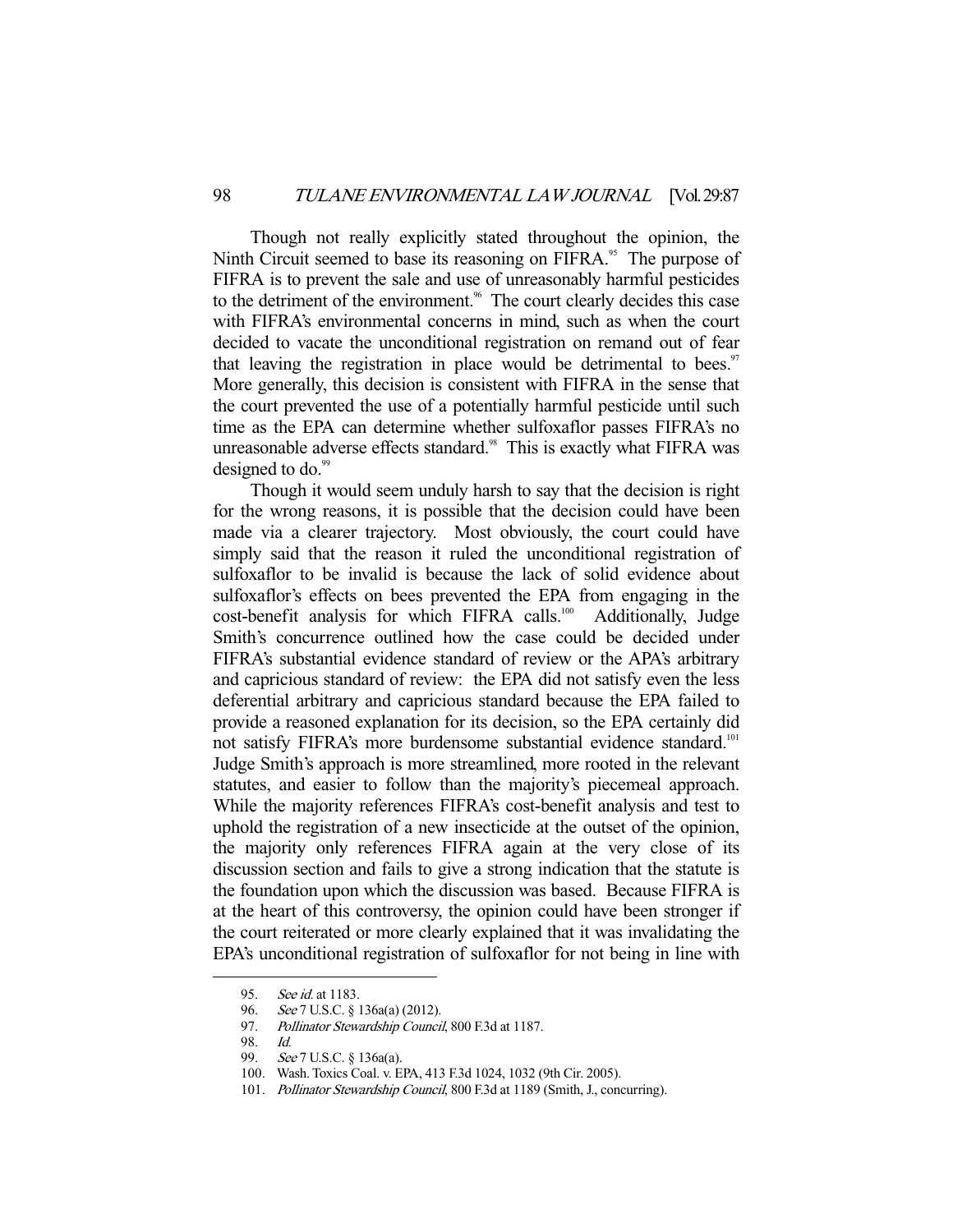FIFRA's requirements. That is, the lack of sufficient data precluded the EPA from performing the necessary cost-benefit analysis and thus from determining whether sulfoxaflor causes unreasonable adverse effects to bees, as FIFRA requires. Additionally, FIFRA calls on a court to uphold a pesticide registration only if there is substantial evidentiary support for the registration, but here the lack of sufficient data clearly prevented the court from finding that the unconditional registration was based on substantial evidence. The majority seemed to only apply these FIFRA requirements briefly at the close of the discussion, but FIFRA deserved more attention than the majority accorded it.

# V. CONCLUSION

 Throughout its analysis, the Ninth Circuit reviewed the situation in a manner consistent with past jurisprudence. The court interpreted Supreme Court precedent correctly by declining to uphold an unsupported agency decision and by declining to essentially do the agency's job by supplying a basis for an unsupported decision. The court interpreted Ninth Circuit precedent correctly in its admonitions to the EPA that an agency cannot violate its own regulations and rules or ignore data that indicates a risk. The court was also correct to allow its concern for bees to sway the decision to vacate the invalid registration of sulfoxaflor because FIFRA was designed for such environmental considerations. Though the majority arrived at its conclusion via a somewhat indirect route as compared to the concurring opinion, the holding was the correct one at which to arrive.

#### VI. ADDENDUM

-

 As this Note was in line for publication, the Ninth Circuit amended and superseded the opinion on rehearing.<sup>102</sup> The opinion was amended to eliminate any language indicating that FIFRA prohibits the use of a pesticide that has not been approved and registered by the EPA.<sup>103</sup> Thus, as amended, the opinion states that FIFRA only limits the sale of such unapproved and unregistered pesticides.<sup>104</sup> In the amended opinion, the court also granted the petitioners' motion for issuance of mandate.<sup>105</sup>

 <sup>102.</sup> Pollinator Stewardship Council v. EPA, No. 13-72346, 2015 WL 7003600, at \*1 (9th Cir. Nov. 12, 2015).

<sup>103.</sup> Id.; Pollinator Stewardship Council, 800 F.3d at 1176.

 <sup>104.</sup> Pollinator Stewardship Council, 2015 WL 7003600, at \*1; Pollinator Stewardship Council, 800 F.3d at 1172.

 <sup>105.</sup> Pollinator Stewardship Council, 2015 WL 7003600, at \*1.